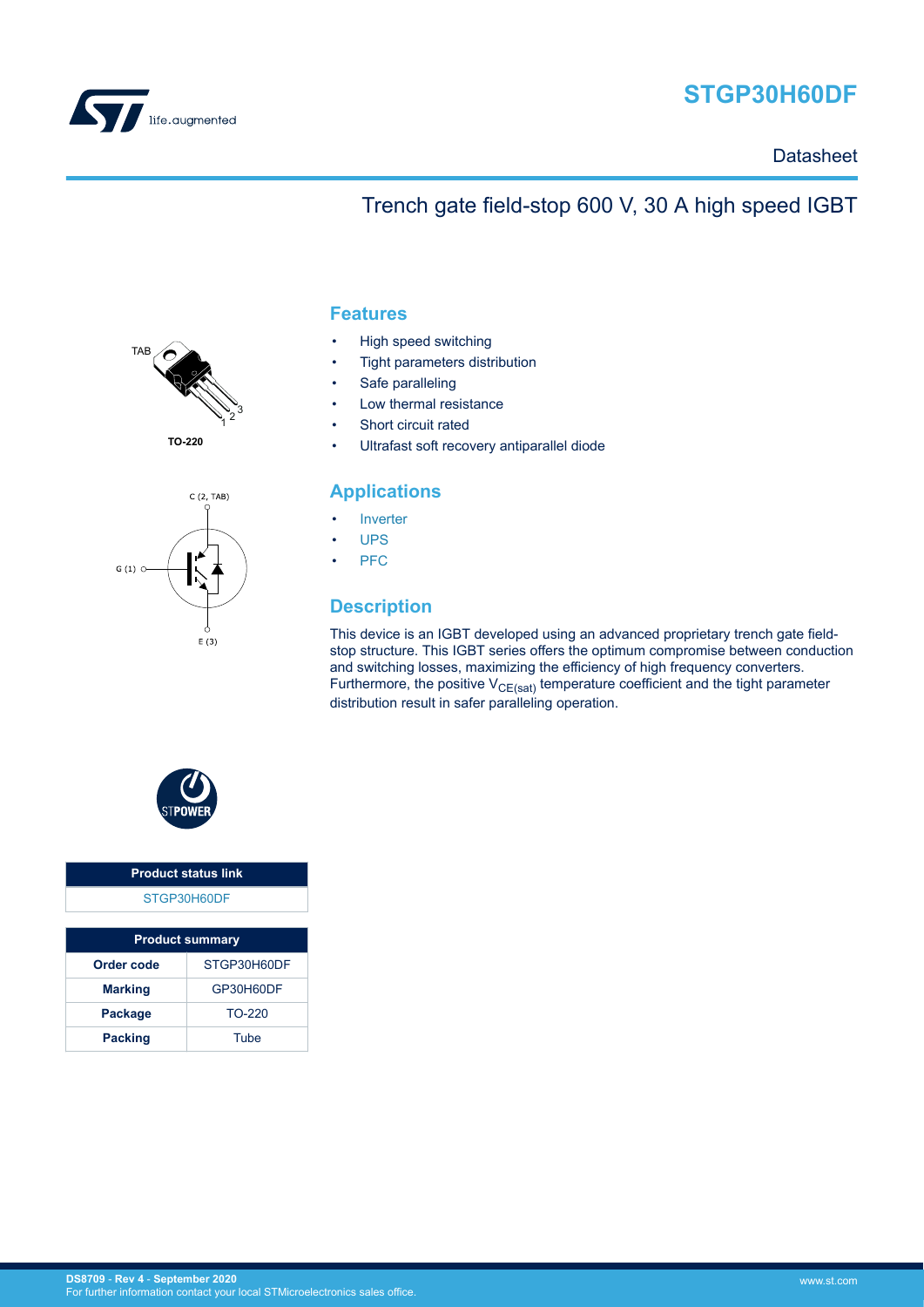# <span id="page-1-0"></span>**1 Electrical ratings**

| <b>Symbol</b>           | <b>Parameter</b>                               | Value        | <b>Unit</b> |
|-------------------------|------------------------------------------------|--------------|-------------|
| $V_{CES}$               | Collector-emitter voltage ( $V_{GE}$ = 0 V)    | 600          | V           |
|                         | Continuous collector current at $T_C = 25 °C$  | 60           | A           |
| $I_{\rm C}$             | Continuous collector current at $T_c$ = 100 °C | 30           |             |
| $I_{CP}^{(1)}$          | Pulsed collector current                       | 120          | A           |
| V <sub>GE</sub>         | Gate-emitter voltage                           | ±20          | V           |
|                         | Continuous forward current at $T_C = 25 °C$    | 60           | A           |
| ΙF                      | Continuous forward current at $T_C$ = 100 °C   | 30           |             |
| $I_{FP}$ <sup>(1)</sup> | Pulsed forward current                         | 120          | A           |
| P <sub>TOT</sub>        | Total power dissipation at $T_C = 25 °C$       | 260          | W           |
| $T_{\text{stg}}$        | Storage temperature range                      | $-55$ to 150 | °C          |
| $T_J$                   | Operating junction temperature range           | $-55$ to 175 | $^{\circ}C$ |

#### **Table 1. Absolute maximum ratings**

*1. Pulse width limited by maximum junction temperature and turn-off within RBSOA.*

#### **Table 2. Thermal data**

| <b>Symbol</b> | <b>Parameter</b>                       | <b>Value</b> | <b>Unit</b>            |  |
|---------------|----------------------------------------|--------------|------------------------|--|
|               | Thermal resistance junction-case IGBT  | 0.58         | $^{\circ}$ C/W $\vert$ |  |
| $R_{thJC}$    | Thermal resistance junction-case diode | 2.5          |                        |  |
| $R_{thJA}$    | Thermal resistance junction-ambient    | 62.5         | $\degree$ C/W          |  |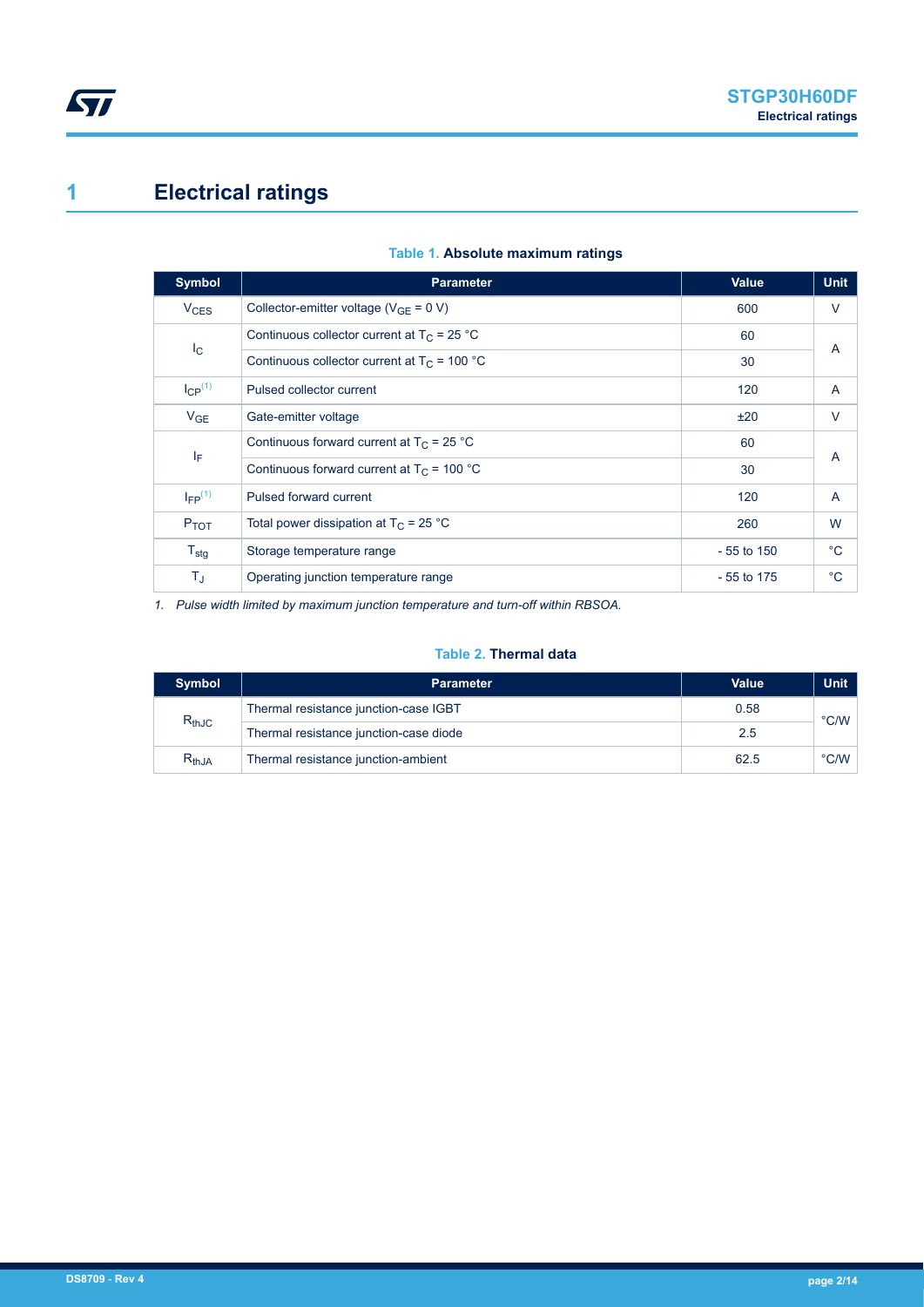## <span id="page-2-0"></span>**2 Electrical characteristics**

#### $T_C$  = 25 °C unless otherwise specified

| <b>Symbol</b>       | <b>Parameter</b>                        | <b>Test conditions</b>                                          | Min. | Typ. | Max. | <b>Unit</b> |
|---------------------|-----------------------------------------|-----------------------------------------------------------------|------|------|------|-------------|
| $V_{(BR)CES}$       | Collector-emitter breakdown<br>voltage  | $V_{GE} = 0 V, I_C = 2 mA$                                      | 600  |      |      | V           |
|                     | Collector-emitter saturation<br>voltage | $V_{GF}$ = 15 V, I <sub>C</sub> = 30 A                          |      | 2.0  | 2.4  | V           |
| VCE(sat)            |                                         | $V_{GF}$ = 15 V, I <sub>C</sub> = 30 A, T <sub>J</sub> = 175 °C |      | 2.4  |      |             |
| V <sub>GE(th)</sub> | Gate threshold voltage                  | $V_{CF} = V_{GF}$ , $I_C = 1$ mA                                | 5    | 6    | 7    | v           |
| $I_{CES}$           | Collector cut-off current               | $V_{GF} = 0 V, V_{CF} = 600 V$                                  |      |      | 25   | μA          |
| $I_{\text{GES}}$    | Gate-emitter leakage current            | $V_{CF} = 0 V$ , $V_{GF} = \pm 20 V$                            |      |      | ±250 | nA          |

#### **Table 3. Static characteristics**

#### **Table 4. Dynamic characteristics**

| <b>Symbol</b>    | <b>Parameter</b>             | <b>Test conditions</b>                                                                                                   | Min.                     | Typ. | Max.                     | <b>Unit</b> |
|------------------|------------------------------|--------------------------------------------------------------------------------------------------------------------------|--------------------------|------|--------------------------|-------------|
| $C_{\text{ies}}$ | Input capacitance            |                                                                                                                          | $\overline{\phantom{a}}$ | 3600 | ۰                        | pF          |
| C <sub>oes</sub> | Output capacitance           | $V_{CF}$ = 25 V, f = 1 MHz, $V_{GF}$ = 0 V                                                                               | $\overline{\phantom{0}}$ | 130  | $\overline{\phantom{0}}$ | pF          |
| $C_{res}$        | Reverse transfer capacitance |                                                                                                                          |                          | 65   | $\overline{\phantom{0}}$ | pF          |
| $Q_g$            | Total gate charge            |                                                                                                                          | $\overline{\phantom{a}}$ | 105  | $\overline{\phantom{0}}$ | nC          |
| $Q_{ge}$         | Gate-emitter charge          | $V_{\text{CC}}$ = 400 V, I <sub>C</sub> = 30 A, V <sub>GF</sub> = 0 to 15 V<br>(see Figure 20. Gate charge test circuit) | $\overline{\phantom{0}}$ | 30   | $\overline{\phantom{0}}$ | nC          |
| $Q_{gc}$         | Gate-collector charge        |                                                                                                                          | $\overline{\phantom{0}}$ | 35   | $\overline{\phantom{0}}$ | nC          |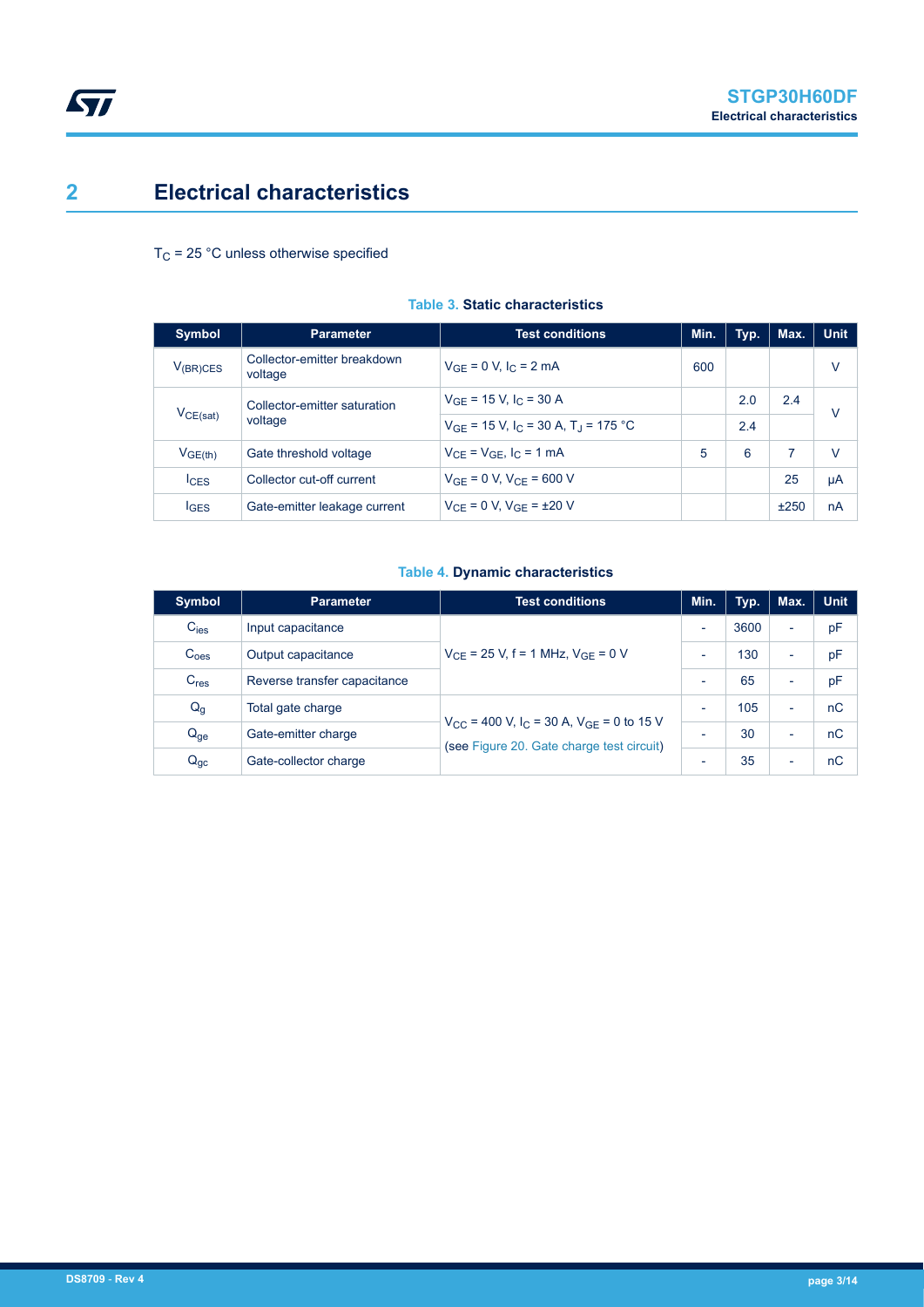<span id="page-3-0"></span>

| <b>Symbol</b>                     | <b>Parameter</b>             | <b>Test conditions</b>                                         | Min. | Typ. | Max.                     | <b>Unit</b> |
|-----------------------------------|------------------------------|----------------------------------------------------------------|------|------|--------------------------|-------------|
| $t_{d(on)}$                       | Turn-on delay time           | $V_{CF}$ = 400 V, I <sub>C</sub> = 30 A,                       |      | 50   | $\overline{\phantom{a}}$ | ns          |
| $t_{r}$                           | Current rise time            | $R_G = 10 \Omega$ , $V_{GF} = 15 V$                            |      | 15   | $\overline{\phantom{a}}$ | ns          |
| $(di/dt)_{on}$                    | Turn-on current slope        | (see Figure 19. Test circuit for inductive<br>load switching)  |      | 1600 | $\overline{\phantom{a}}$ | $A/\mu s$   |
| $t_{d(on)}$                       | Turn-on delay time           | $V_{CF}$ = 400 V, I <sub>C</sub> = 30 A,                       |      | 47   | $\overline{\phantom{a}}$ | ns          |
| $t_{r}$                           | Current rise time            | $R_G$ = 10 $\Omega$ , $V_{GF}$ = 15 V, T <sub>J</sub> = 175 °C |      | 17   | $\blacksquare$           | ns          |
| $\left(\frac{di}{dt}\right)_{on}$ | Turn-on current slope        | (see Figure 19. Test circuit for inductive<br>load switching)  |      | 1400 | $\overline{\phantom{a}}$ | $A/\mu s$   |
| $t_r(V_{off})$                    | Off voltage rise time        | $V_{CF}$ = 400 V, I <sub>C</sub> = 30 A,                       |      | 20   | $\overline{\phantom{a}}$ | ns          |
| $t_{d(Off)}$                      | Turn-off delay time          | $R_G = 10 \Omega$ , $V_{GF} = 15 V$                            |      | 160  | $\overline{\phantom{a}}$ | ns          |
| $t_{\rm f}$                       | <b>Current fall time</b>     | (see Figure 19. Test circuit for inductive<br>load switching)  |      | 60   | $\blacksquare$           | ns          |
| $t_r(V_{off})$                    | Off voltage rise time        | $V_{CE}$ = 400 V, I <sub>C</sub> = 30 A,                       |      | 22   | $\blacksquare$           | ns          |
| $t_{d(Off)}$                      | Turn-off delay time          | $R_G$ = 10 $\Omega$ , $V_{GF}$ = 15 V, T <sub>J</sub> = 175 °C |      | 146  | ٠                        | ns          |
| $t_{\rm f}$                       | <b>Current fall time</b>     | (see Figure 19. Test circuit for inductive<br>load switching)  |      | 88   | $\overline{\phantom{a}}$ | ns          |
| tsc                               | Short circuit withstand time | $V_{\text{CC}}$ $\leq$ 360 V, $V_{\text{GF}}$ = 15 V           | 3    | 6    | $\overline{\phantom{a}}$ | μs          |

|  | Table 5. Switching characteristics (inductive load) |  |
|--|-----------------------------------------------------|--|
|  |                                                     |  |

#### **Table 6. Switching energy (inductive load)**

| Symbol          | <b>Parameter</b>              | <b>Test conditions</b>                                         | Min.                     | Typ. | Max.                     | <b>Unit</b> |
|-----------------|-------------------------------|----------------------------------------------------------------|--------------------------|------|--------------------------|-------------|
| $E_{on}^{(1)}$  | Turn-on switching losses      | $V_{CF}$ = 400 V, I <sub>C</sub> = 30 A,                       | $\overline{\phantom{a}}$ | 0.35 | $\overline{\phantom{a}}$ | mJ          |
| $E_{off}^{(2)}$ | Turn-off switching losses     | $R_G = 10 \Omega$ , $V_{GF} = 15 V$                            | $\overline{\phantom{0}}$ | 0.40 | $\overline{\phantom{0}}$ | mJ          |
| $E_{\text{ts}}$ | <b>Total switching losses</b> | (see Figure 19. Test circuit for inductive<br>load switching)  |                          | 0.75 | $\overline{\phantom{0}}$ | mJ          |
| $E_{on}^{(1)}$  | Turn-on switching losses      | $V_{CE}$ = 400 V, I <sub>C</sub> = 30 A,                       |                          | 0.84 | $\overline{\phantom{0}}$ | mJ          |
| $E_{off}^{(2)}$ | Turn-off switching losses     | $R_G$ = 10 $\Omega$ , $V_{GE}$ = 15 V, T <sub>J</sub> = 175 °C | $\overline{\phantom{0}}$ | 0.61 | $\overline{\phantom{0}}$ | mJ          |
| $E_{\text{ts}}$ | <b>Total switching losses</b> | (see Figure 19. Test circuit for inductive<br>load switching)  | $\overline{\phantom{0}}$ | 1.45 | $\overline{\phantom{0}}$ | mJ          |

*1. Energy losses include reverse recovery of the diode.*

*2. Turn-off losses include also the tail of the collector current.*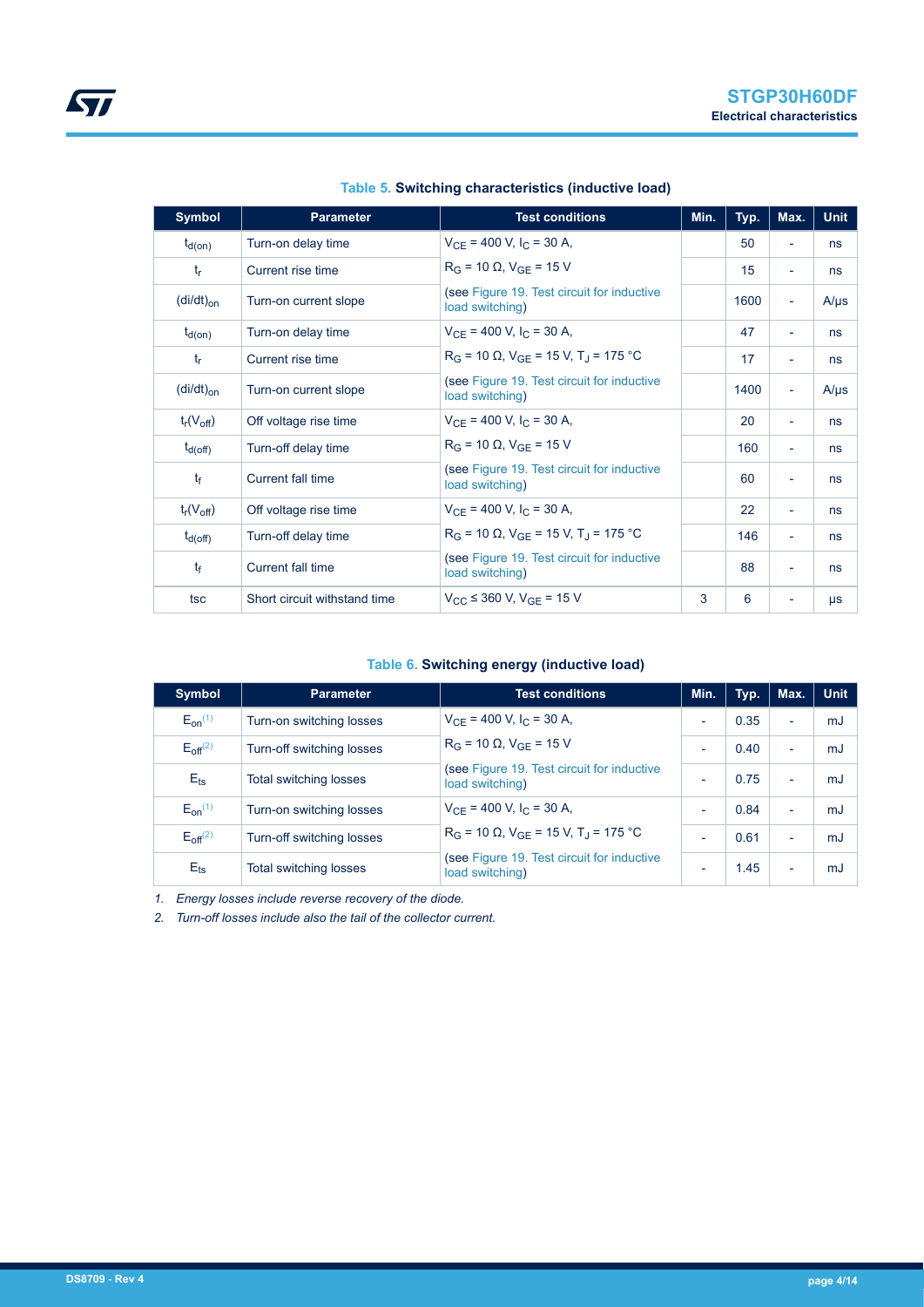<span id="page-4-0"></span>

| Symbol                 | <b>Parameter</b>         | <b>Test conditions</b>                                                        | Min.                     | Typ. | Max. | <b>Unit</b>    |
|------------------------|--------------------------|-------------------------------------------------------------------------------|--------------------------|------|------|----------------|
| $V_F$                  | Forward on-voltage       | $I_F = 30 A$                                                                  | $\overline{\phantom{0}}$ | 2.0  | 2.3  | $\vee$         |
|                        |                          | $I_F$ = 30 A, T <sub>J</sub> = 175 °C                                         | $\overline{\phantom{0}}$ | 1.5  |      |                |
| $t_{rr}$               | Reverse recovery time    | $V_r = 400$ V, $I_F = 30$ A,<br>$di_F/dt = 100$ A/us                          | $\overline{\phantom{a}}$ | 110  |      | ns             |
| $Q_{rr}$               | Reverse recovery charge  |                                                                               | $\overline{\phantom{0}}$ | 136  |      | nC             |
| <b>I</b> <sub>rm</sub> | Reverse recovery current |                                                                               | $\overline{\phantom{0}}$ | 2.5  |      | $\overline{A}$ |
| $t_{rr}$               | Reverse recovery time    | $V_r = 400$ V, $I_F = 30$ A,<br>$di_F/dt = 100$ A/µs, T <sub>J</sub> = 175 °C | $\overline{\phantom{0}}$ | 190  |      | ns             |
| $Q_{rr}$               | Reverse recovery charge  |                                                                               | $\overline{\phantom{0}}$ | 506  |      | nC             |
| <b>I</b> <sub>rm</sub> | Reverse recovery current |                                                                               | $\overline{\phantom{0}}$ | 5.3  |      | $\overline{A}$ |

#### **Table 7. Collector-emitter diode**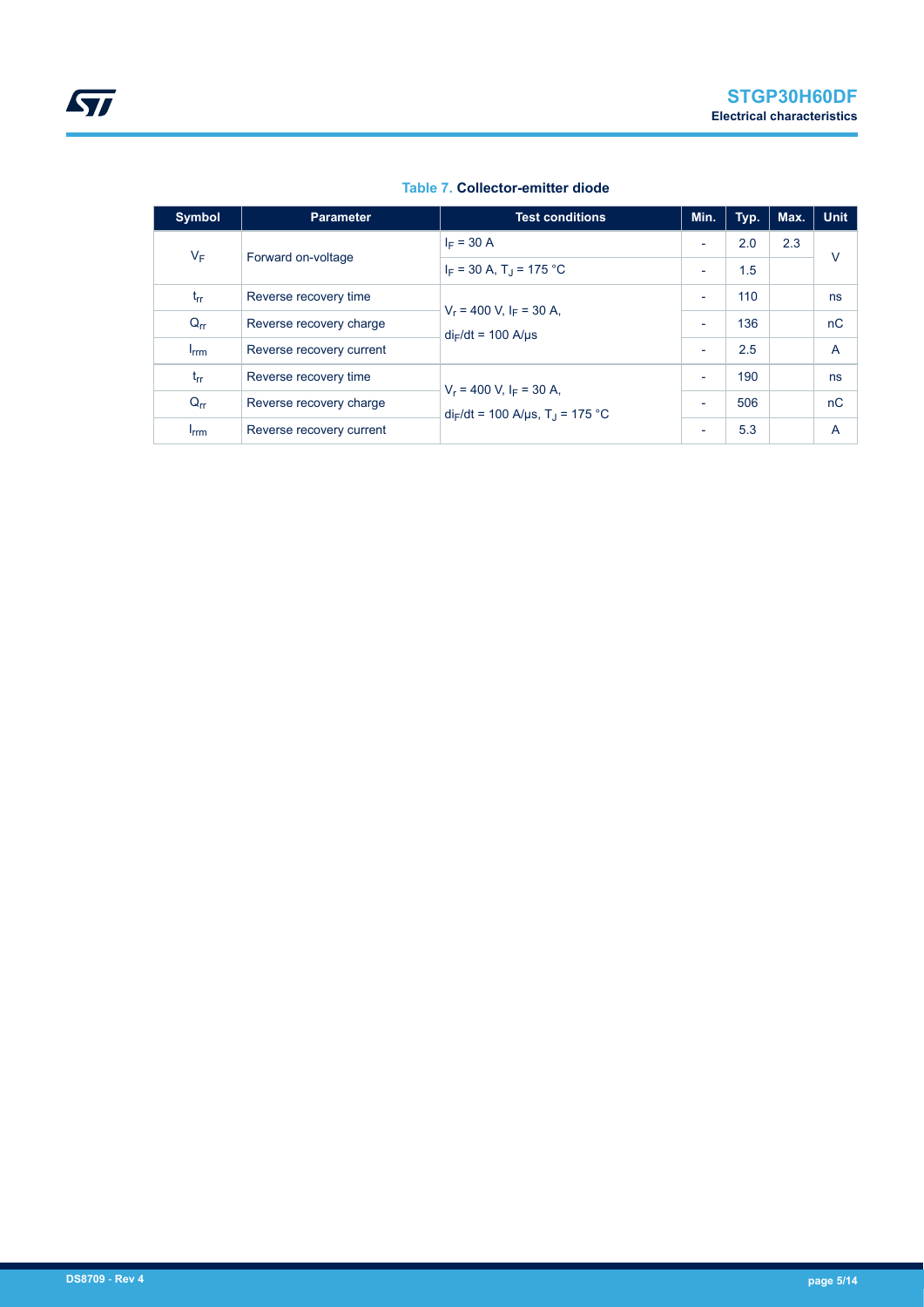## **2.1 Electrical characteristics (curves)**





**Figure 5. Power dissipation vs case temperature** PTOT 120 80 40  $0<sub>0</sub>$ 0 25 50 75 100 125 150 TCASE(°C)  $(W)$ 25 50 75 160 200 240 AM17364v1

**Figure 4. Normalized VGE(th) vs junction temperature**



**Figure 6. Collector current vs switching frequency**



<span id="page-5-0"></span>ST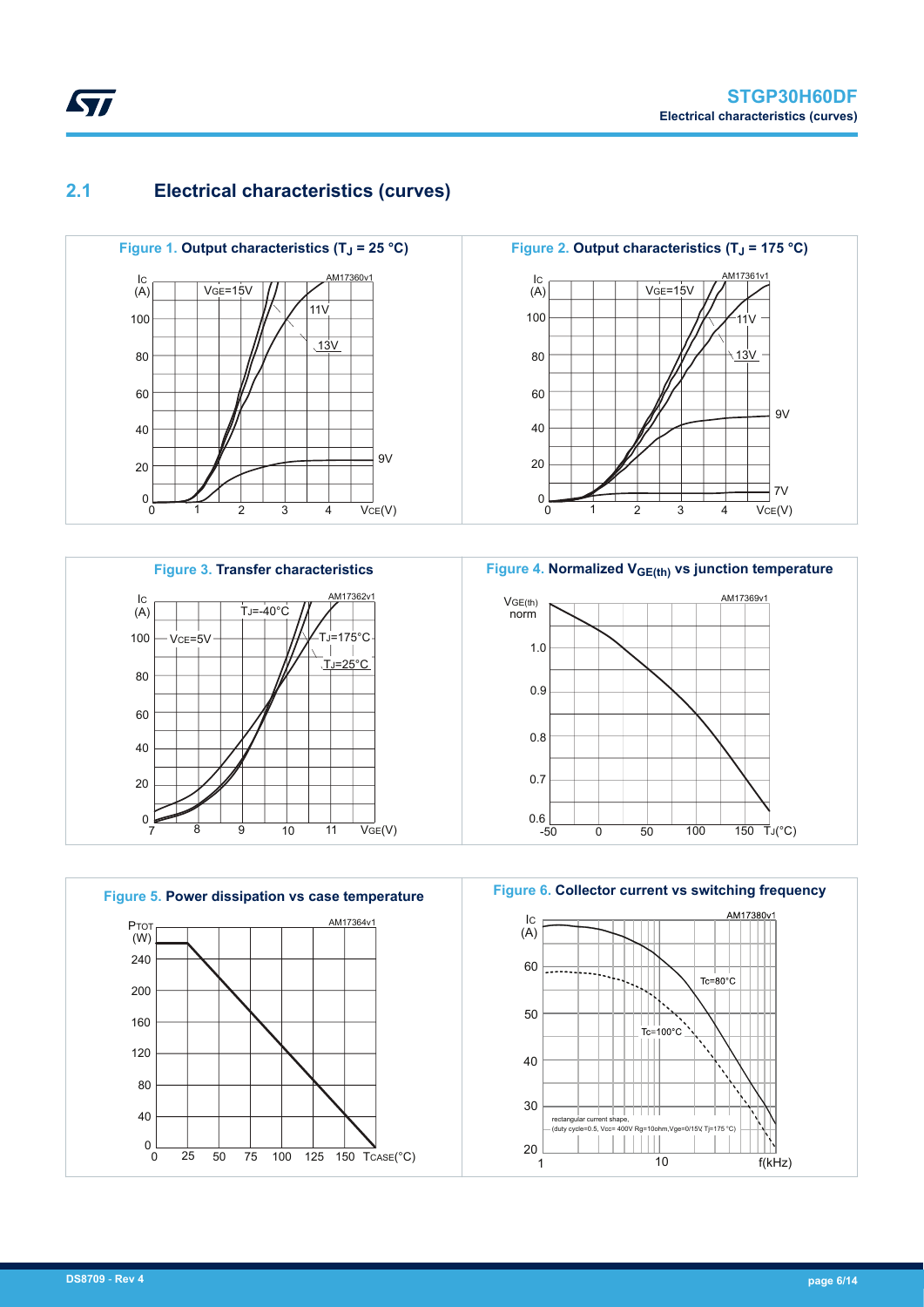











*STI*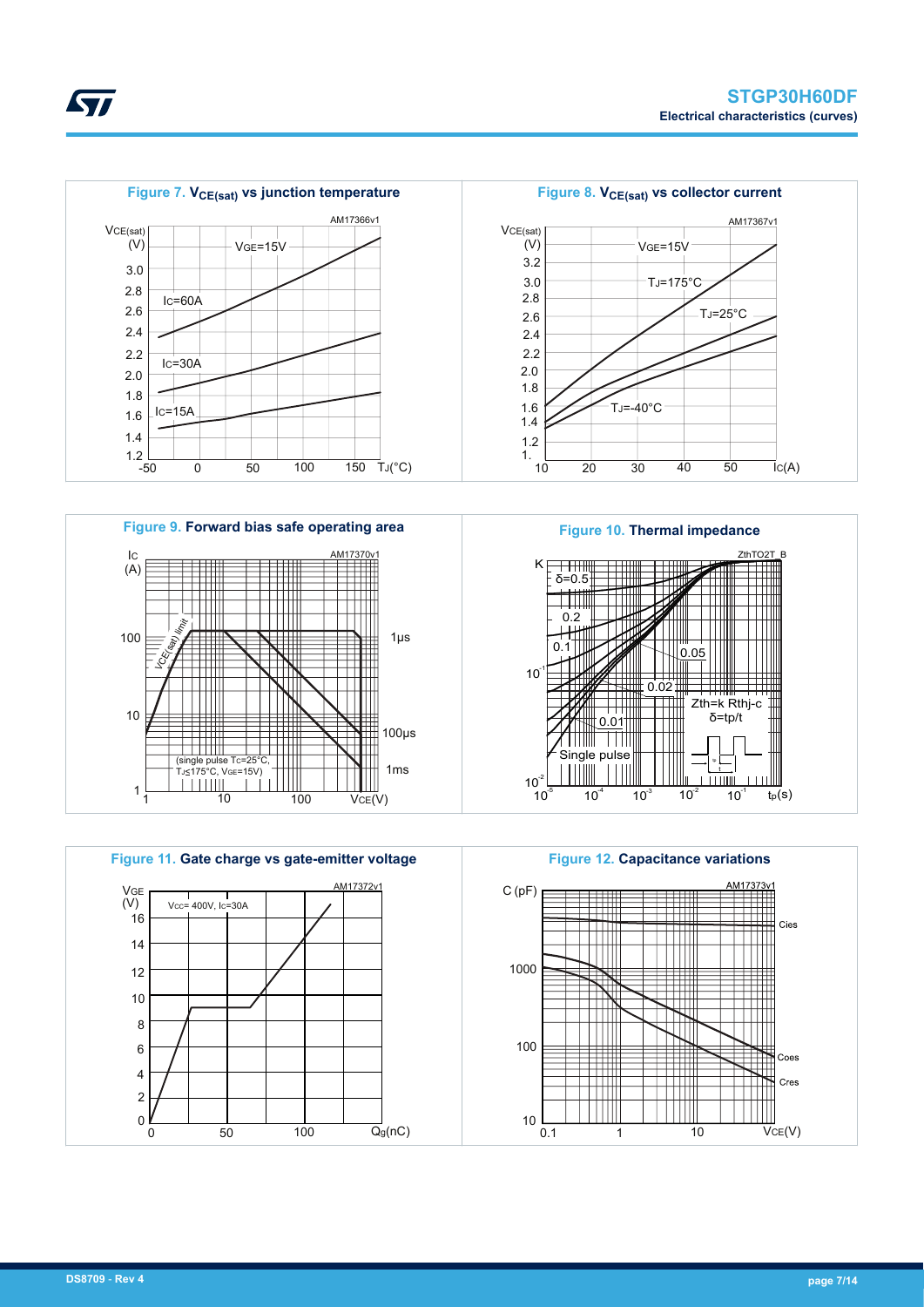

#### **Figure 15. Switching losses vs gate resistance**  $E(\mu J)$ 1000 750 500  $0$  10 20 30 40 RG(Ω) 10 VCC= 400V, VGE=15V IC= 30A, TJ=175°C 250 Eon Eoff 40 1250 1500 AM17374v1







**KY7**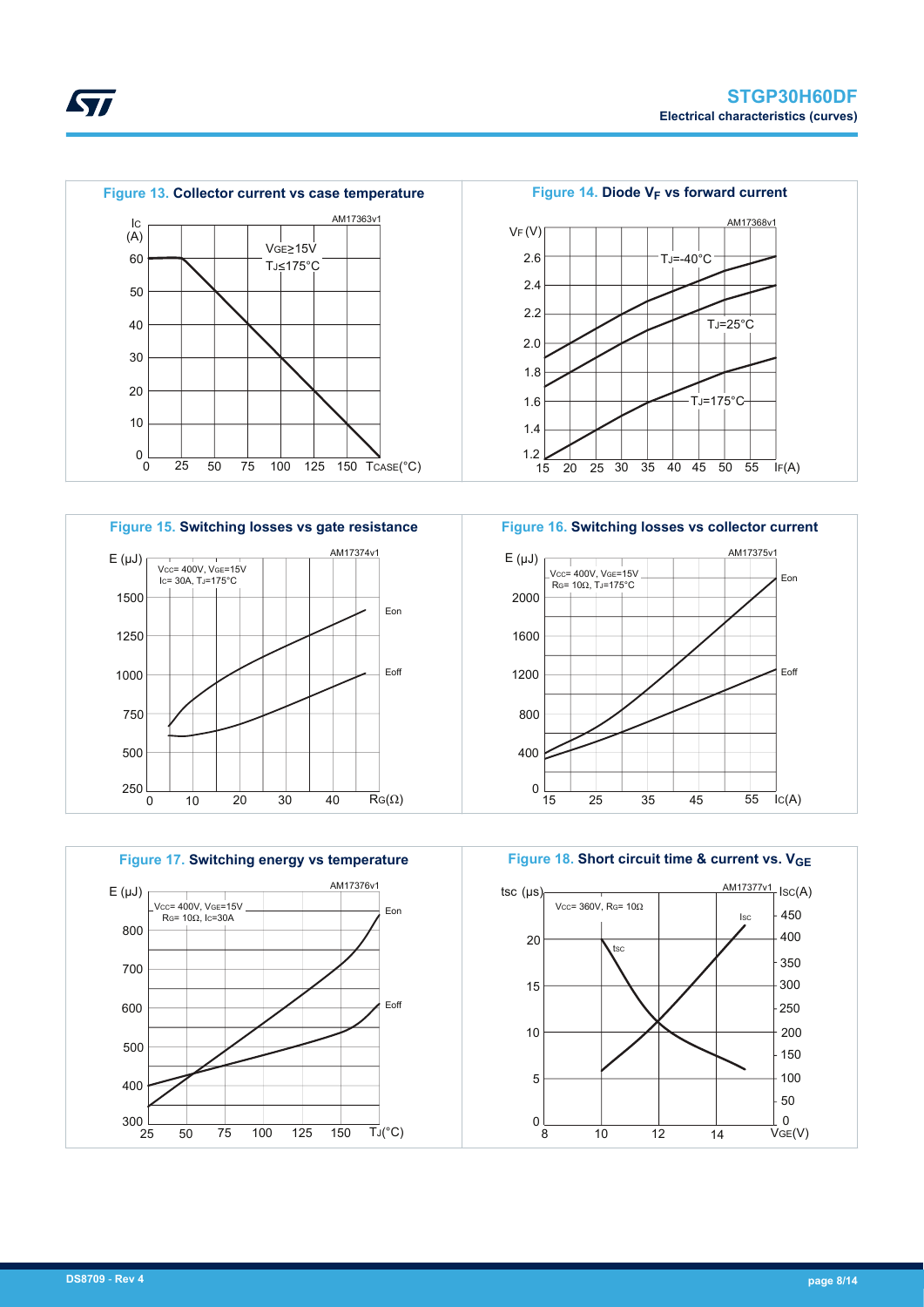<span id="page-8-0"></span>

## **3 Test circuits**





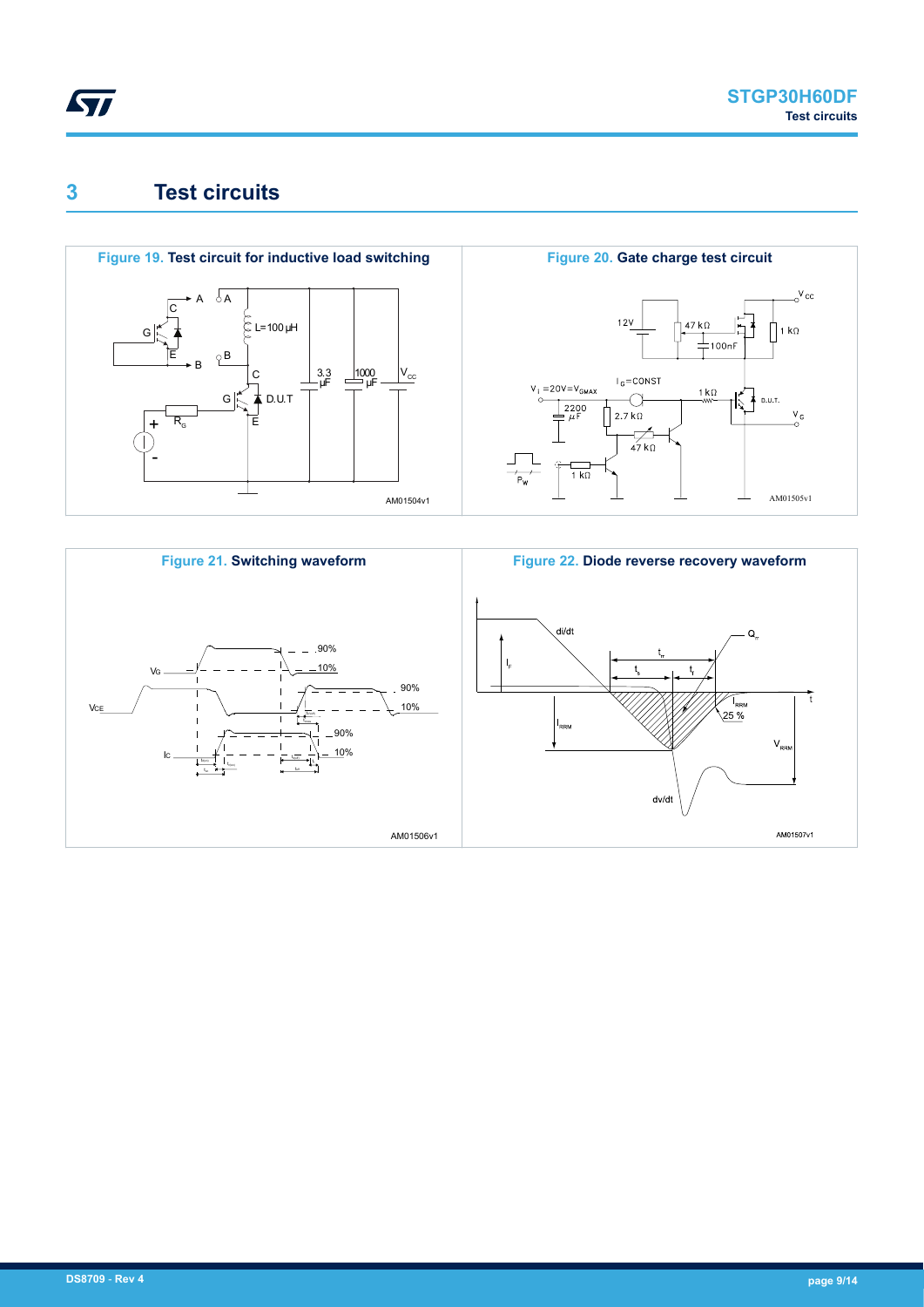## <span id="page-9-0"></span>**4 Package information**

In order to meet environmental requirements, ST offers these devices in different grades of [ECOPACK](https://www.st.com/ecopack) packages, depending on their level of environmental compliance. ECOPACK specifications, grade definitions and product status are available at: [www.st.com.](http://www.st.com) ECOPACK is an ST trademark.

#### **4.1 TO-220 type A package information**







 $D1$  $\overline{c}$ 

 $\overline{A}$ 

0015988\_typeA\_Rev\_23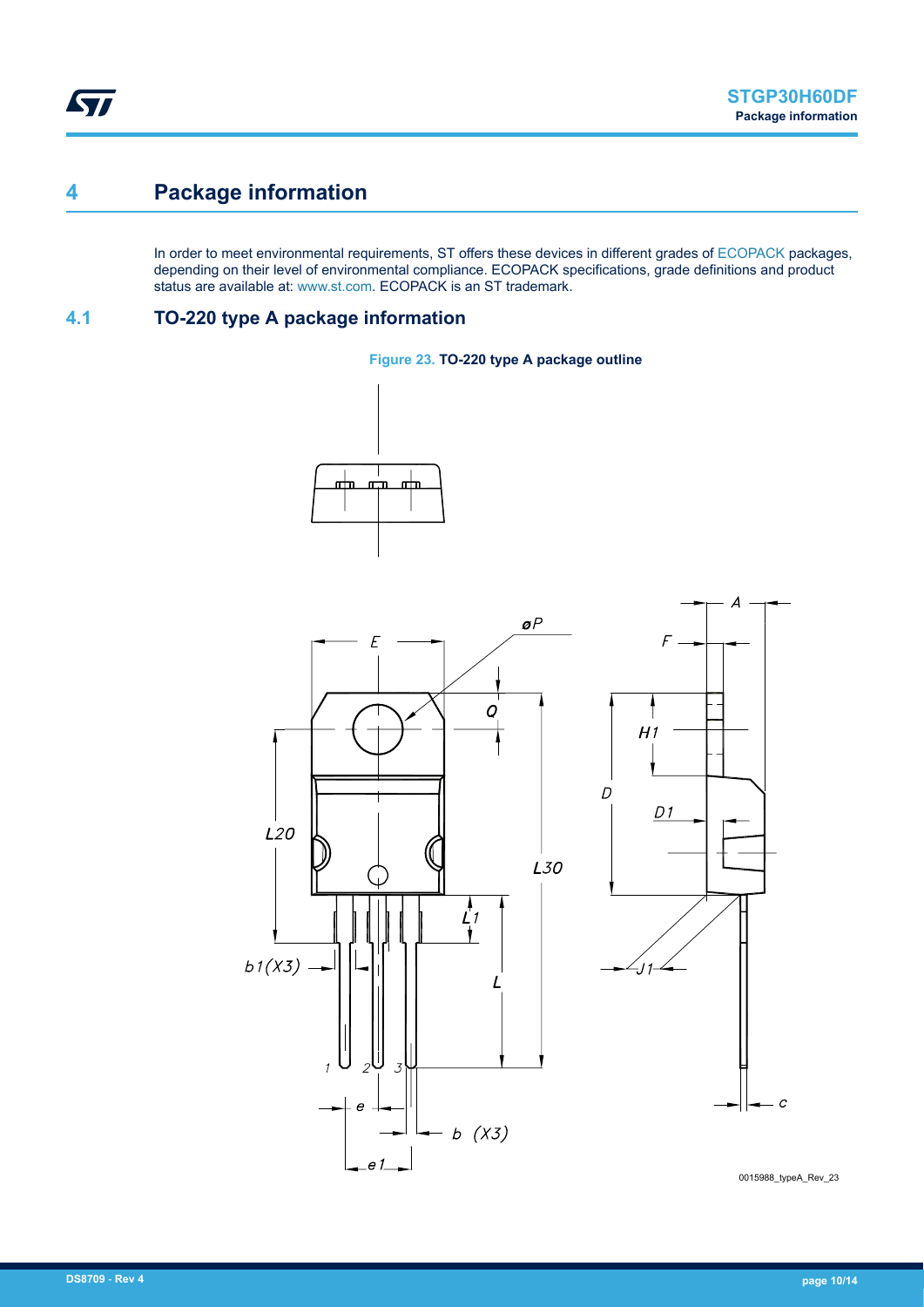| Dim.                                       | $\mathop{\text{mm}}\nolimits$ |       |       |  |  |
|--------------------------------------------|-------------------------------|-------|-------|--|--|
|                                            | Min.                          | Typ.  | Max.  |  |  |
| $\mathsf A$                                | 4.40                          |       | 4.60  |  |  |
| $\mathsf b$                                | 0.61                          |       | 0.88  |  |  |
| b1                                         | 1.14                          |       | 1.55  |  |  |
| $\mathbf c$                                | 0.48                          |       | 0.70  |  |  |
| D                                          | 15.25                         |       | 15.75 |  |  |
| D <sub>1</sub>                             |                               | 1.27  |       |  |  |
| E                                          | 10.00                         |       | 10.40 |  |  |
| $\mathsf{e}% _{0}\left( \mathsf{e}\right)$ | 2.40                          |       | 2.70  |  |  |
| e <sub>1</sub>                             | 4.95                          |       | 5.15  |  |  |
| $\mathsf F$                                | 1.23                          |       | 1.32  |  |  |
| H1                                         | 6.20                          |       | 6.60  |  |  |
| J1                                         | 2.40                          |       | 2.72  |  |  |
| L                                          | 13.00                         |       | 14.00 |  |  |
| L1                                         | 3.50                          |       | 3.93  |  |  |
| L20                                        |                               | 16.40 |       |  |  |
| L30                                        |                               | 28.90 |       |  |  |
| øP                                         | 3.75                          |       | 3.85  |  |  |
| ${\sf Q}$                                  | 2.65                          |       | 2.95  |  |  |
| Slug flatness                              |                               | 0.03  | 0.10  |  |  |

#### **Table 8. TO-220 type A package mechanical data**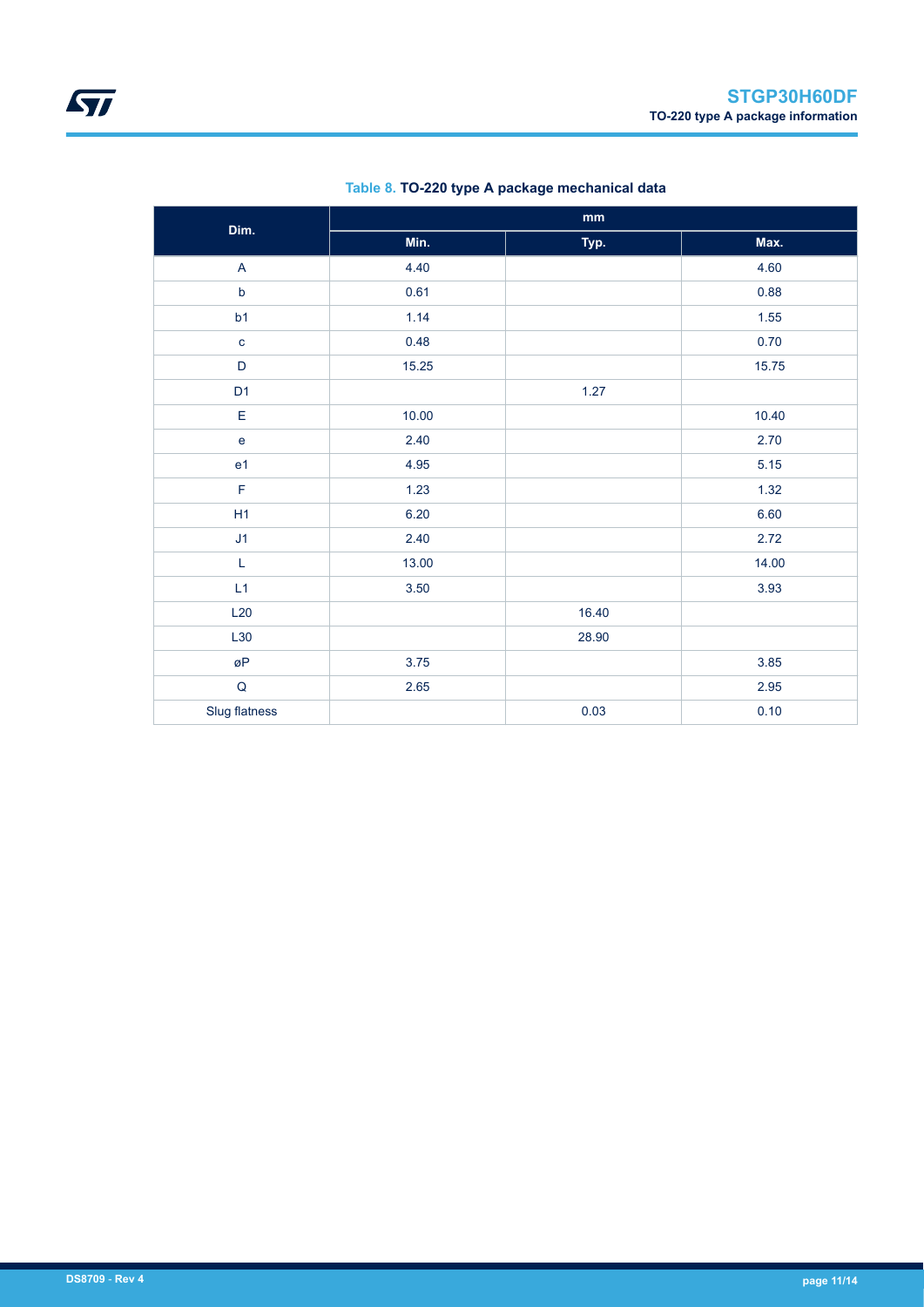### <span id="page-11-0"></span>**Revision history**

#### **Table 9. Document revision history**

| <b>Date</b> | <b>Revision</b> | <b>Changes</b>                                                                                                                                                                                                                                                                     |
|-------------|-----------------|------------------------------------------------------------------------------------------------------------------------------------------------------------------------------------------------------------------------------------------------------------------------------------|
| 14-Oct-2011 |                 | Initial release.                                                                                                                                                                                                                                                                   |
| 03-Oct-2012 | 2               | Document status promoted from target specification to preliminary data.                                                                                                                                                                                                            |
| 20-Mar-2013 | 3               | Document status promoted from preliminary data to production data.<br>Added new root part number STGF30H60DF in TO-220FP package.<br>Added new root part number STGW30H60DF in TO-247 package.                                                                                     |
| 24-Sep-2020 | 4               | The part numbers STGB30H60DF, STGF30H60DF and STGW30H60DF have been moved to<br>a separate datasheet and the document has been updated accordingly.<br>Updated Table 5. Switching characteristics (inductive load) and Table 7. Collector-emitter<br>diode.<br>Minor text changes. |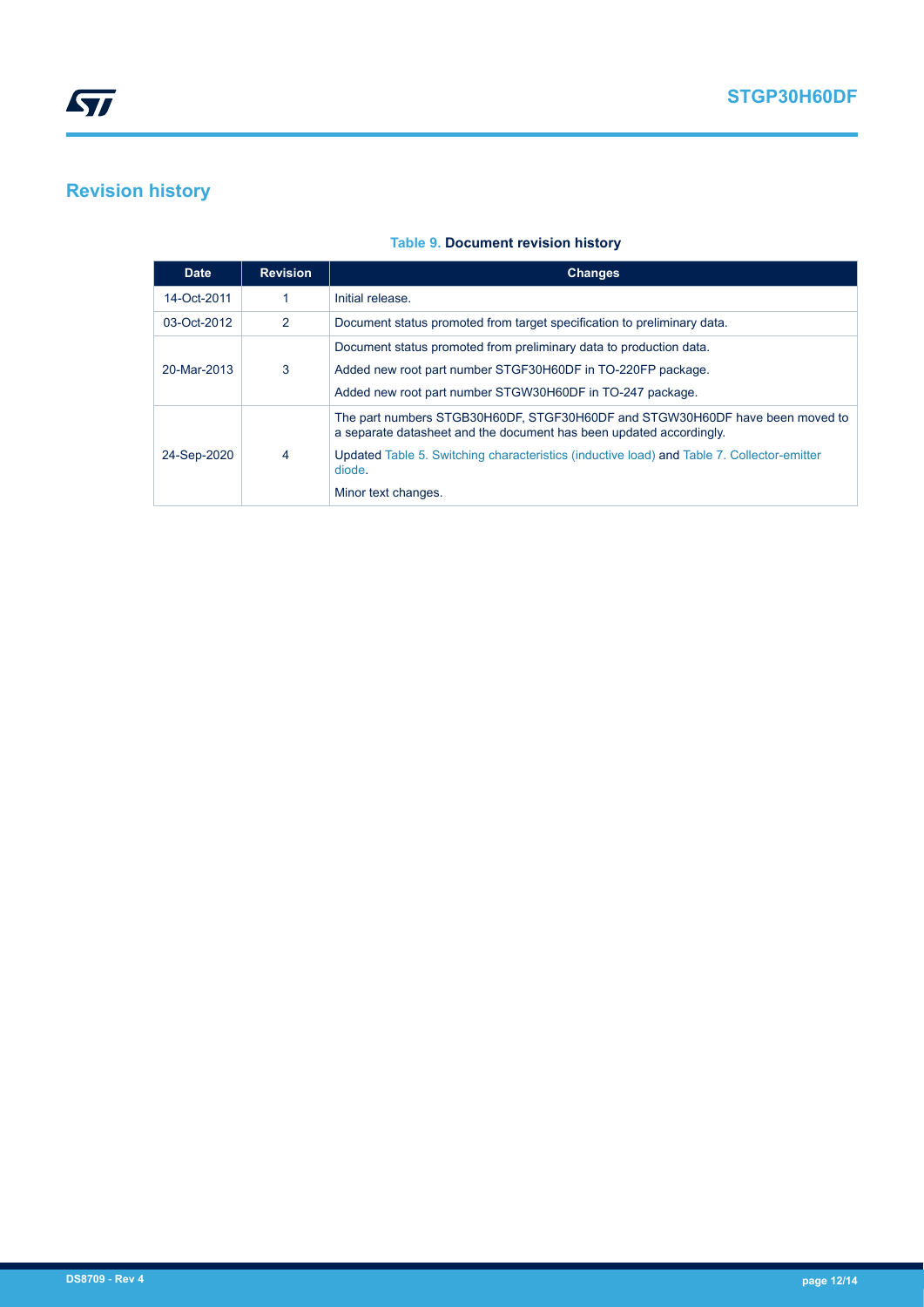

## **Contents**

| $2^{\circ}$ |  |  |
|-------------|--|--|
|             |  |  |
|             |  |  |
|             |  |  |
|             |  |  |
|             |  |  |